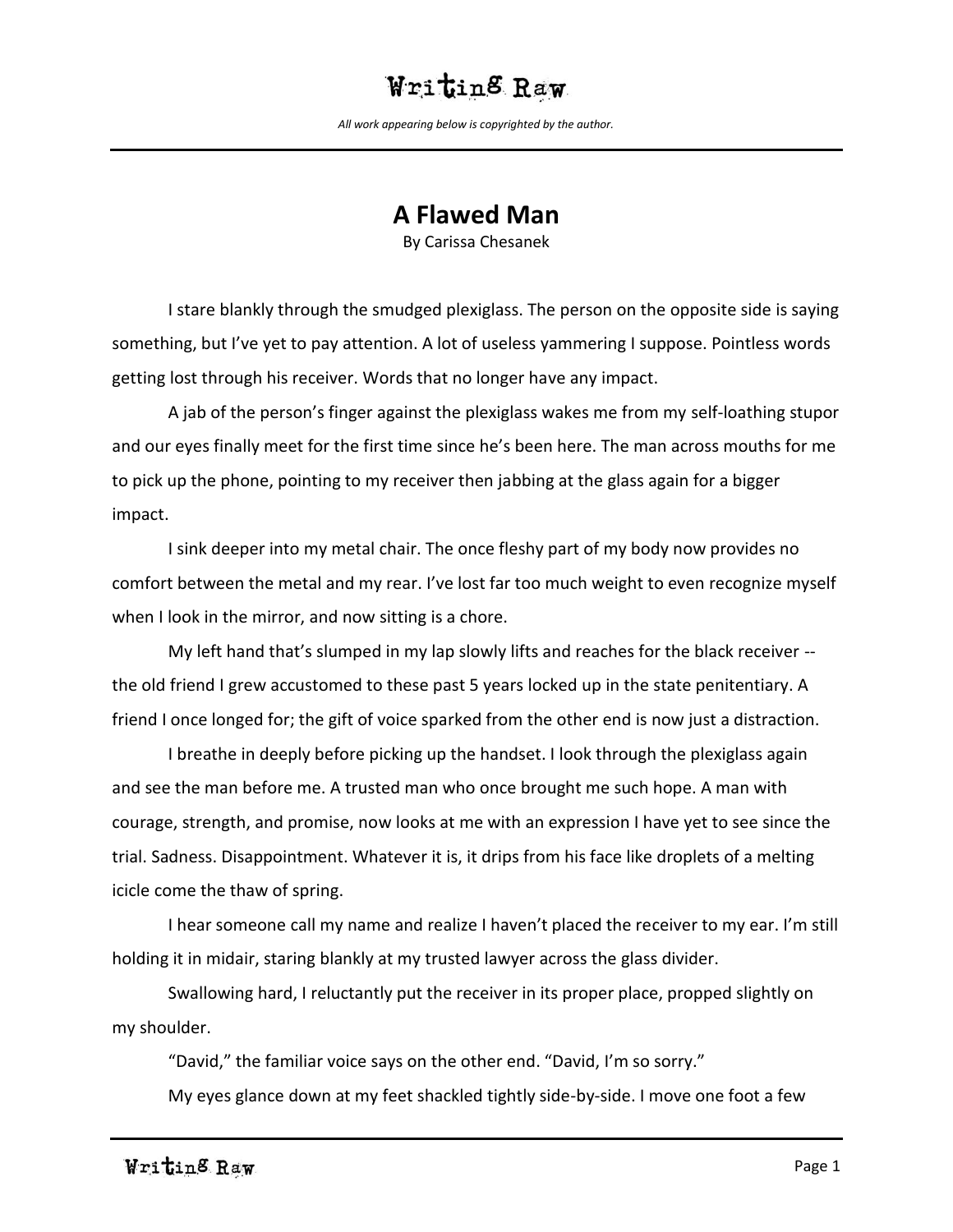*All work appearing below is copyrighted by the author.*

inches to scratch the other which makes the chains rattle together. It's a habit I've grown familiar with: moving my feet to hear the chains, making sure this is all still real.

"David?"

I look up again at Mike, my best friend of 14 years and criminal defense lawyer for the past 5. His face stares back at me. The lines around his eyes are now more profound than I remember. The circles under his promising blue eyes are also deeper, and the once clean shaven all-American golden boy is now covered in untrimmed scruff. He looks tired. I guess he should be since he put up a good fight all these years, defending his friend when no one else believed of his innocence. Oh yes, a fine fight indeed, even if he is the one on the other side of the glass. The one who is free and gets to go home at the end of each day.

"How are you David?" He squints as if it hurts to ask. "How are you holding up in there?" I stare at him for a while before responding.

"Not great Mike."

"I'm so sorry David, I did everything I could."

Bowing my head down, I'm forced to stare at my shackled feet again. My head falls heavy into my right hand. I'm too tired to keep it up.

"I didn't do it," I whisper into the receiver. "I could never do it."

"I know David," Mike says. "I know you didn't."

My head lifts as I look back at Mike.

"Then why didn't they?" I ask. "Why did they think I did it?"

Mike breathes in deeply.

"Because you were the only one on the scene. It was only your DNA found in the crime scene--"

"The crime scene?" I bark. "You mean my home? The home I bought with my wife 7 years ago?"

Mike looks down at his hands.

"Yes, David."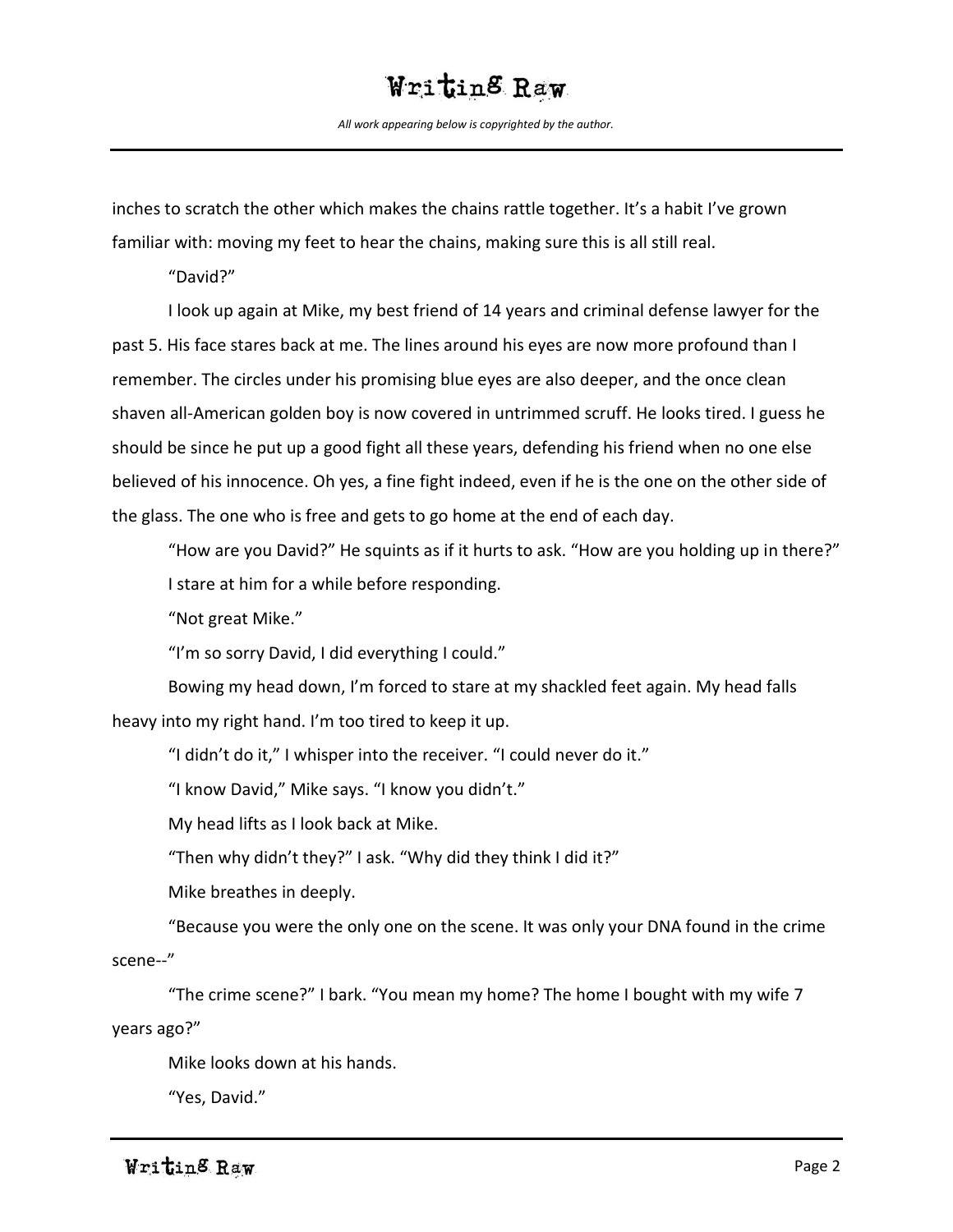*All work appearing below is copyrighted by the author.*

He looks back at me and for a moment we're silent. He realizes he's still talking to me in "lawyer" mode.

"There was no sign of forced entry, just bloody handprints in the crime--in the home, and on your wife." He swallows. "Your handprints David."

My eyes start to fill and I want to puke.

"I'm sorry David. I know you didn't kill your wife," Mike begins again. "I know it was someone else -- the person you said you saw in the house that somehow made it out without leaving a mark, but the jury just, well the jury just wasn't convinced," Mike runs his hand through his dark, curly hair. "The evidence gave this thing a whole other side for the people to grab hold of."

My head hangs in shame. A ridiculous dishonor for an act I did not commit. But I know how it looks, and who's to say if I weren't one of the jurors I wouldn't have convicted me either. It all sounded so solid. There was a crime. The wife was the only one hurt. Not the husband, the other witness in the house at the time. He was asleep on Ambien after those endless weeks of horrific insomnia. Those sleepless nights of watching the rain fall from the window, spacing out in front of the TV, and rereading the same page of Inferno because none of the words stuck right the first time.

But I did wake up eventually. "Groggy and confused" I believe the prosecutor said. Something about me being delusional because of the pills. But the throaty scream I heard was hard not to miss, even if I were "groggy." The scream from my wife. And then there was someone. I know there was. Someone quick in the shadows, then was gone, taking nothing but the life of my wife and leaving me to clean up the mess.

I didn't want to go on sleeping pills but she made me, well, convinced me. "You need your sleep" she said, "you need to move past this." What she meant by "this" was the loss of our 3 year-old daughter Annie, who died the year before. My wife Linda recovered better than I did. She always had that knack of smooth and swift recovery. When they say men are the weaker species, I believe it. Linda was strong, she consoled me even though I was the one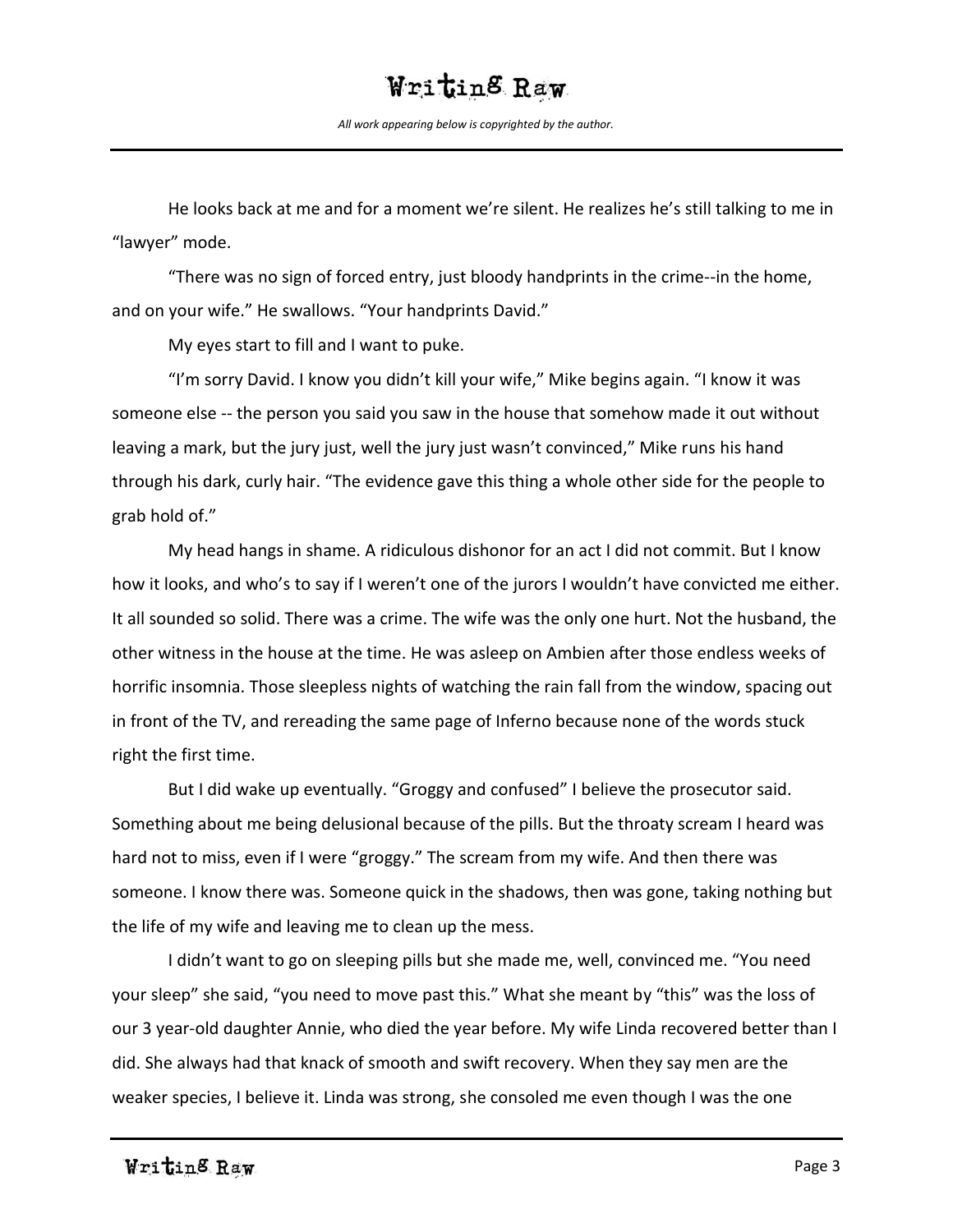*All work appearing below is copyrighted by the author.*

driving that rainy day. The day Annie struck my attention from the backseat, making me turn to look at her; my eyes were only off the road for just a minute. But that's all it took. A tractor trailer hit us head on. I didn't even know our car swerved into his lane, not until the cops told me what happened after I woke up in the hospital.

"David?" I hear Mike say.

I look up at him, realizing I've been drifting off in my own brutal memories.

"Look, there's still something we can do. I can appeal the case. I'll figure something it out, I promise."

Mike's tone is hopeful but his facial expression is something different entirely. He and I both know I won't be leaving this Pennsylvania prison anytime soon. After 5 years of trying to prove my innocence, there is nothing left to do, nothing left to talk about. In the end, there was no hung jury, no lone curious juror wondering if I really did it or not. No, everything was irrevocable. Guilty of first degree murder, and I was getting the death penalty.

"Thanks Mike," I say with a forced smile. "I know you will."

"I'll never give up on you buddy, we still have time."

I smile try to smile again but it only comes off forced. He was right about having time. I could be in here for years before they finally inject me that poisonous venom. Time never seemed like such agony.

"You take care David," Mike says. "I'll be back on Monday to see you."

I nod and try to refrain from choking up. I know that this will be the last time I see my friend.

Mike leaves and a guard escorts me back to my cell. Number 714. After the guard unlocks my hands and feet, he closes the gate shut and nods his head.

I turn around to face my bed looking at the photo I stuck up on the cement wall. The photo of Annie and Linda. My two girls. Smiling at me through the lens. A warm spring day with nothing to worry about besides what we wanted for dinner. Life was simple. You don't think about how much you love the simplicity of it all until you no longer have it.